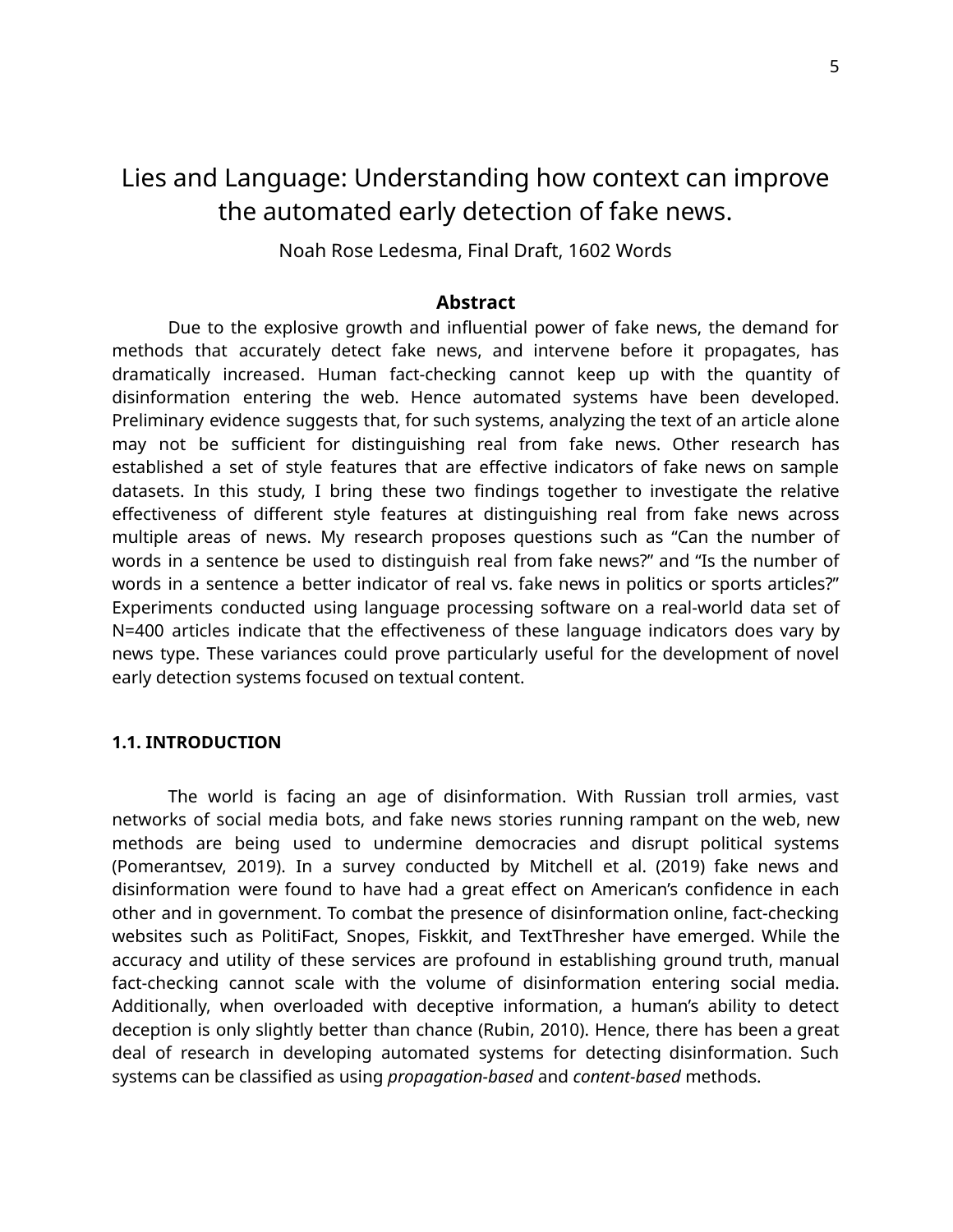*Propagation-based* methods for detecting disinformation online leverage how fake news propagates farther, faster, and deeper on social networks than real news (Vosoughi et al., 2018). While proposed *propagation-based* models exhibit good performance on real-world articles, they perform poorly on articles that have yet to become widespread (Jin et al., 2014). For the purposes of detecting fake news, and intervening before it goes viral, one must turn to *content-based* methods.

*Content-based* methods for detecting fake news analyze the text of an article under the assumption that fake statements differ from real ones in writing style. This assumption is known as the Undeutsch hypothesis and has been the subject of much research in forensic psychology. Analysis of textual content can take place on many levels such as lexicon, syntax, semantic, and discourse. A survey of detection methods conducted by Zhou & Zafarani (2018) provides a detailed description of these levels.

However, content alone may not be sufficient for distinguishing fake from real news. Rather, *content-based* methods may be improved by factoring in the context of an article (Pierri, 2018). In this study, I analyze how the effectiveness of language features used by *content-based* methods vary across different areas of news. If the effectiveness of these language features differs among news types, I propose that *content-based* detection methods should include the area of news as a feature within a machine learning framework. Such methods would be considering both content and context.

# **2. METHODS**

As fake news potentially differs from real news in writing style, A dataset compiled by Pérez-Rosas et al. (2018), containing 400 real-world news articles labeled as *Real* or *Fake*, have been analyzed for use of language features. In addition to being labeled as *Real* or *Fake*, each of these articles has been labeled as belonging to one of the following areas: business, education, entertainment, politics, or sports. As suggested by Zhou et al., I investigate the difference in writing style between real and fake news by counting the frequencies of language features relative to the total number of words in an article. Features used in this study are defined by and measured using *Linguistic Inquiry and Word Count 2015* (Pennebaker et al., 2015). A detailed description of the language features used in this study is provided in Pennebaker et al. (2015). Using the Complementary Cumulative Distribution Function (CCDF) of attribute distributions, I will identify common patterns of language features across different areas of news. Then, I will establish statistical significance to the differences between the presence of these language features using a two-sample Kolmogorov-Smirnov goodness-of-fit hypothesis test.

#### **2.2. TERMINOLOGY**

Before delving into my experimental design, some terminology should be clarified. By "language feature" I mean any output variable produced by LIWC2015. This includes *Summary Language Variables*, *Linguistic Dimensions*, *Psychological Processes*, and *Grammar* as they are defined by Pennebaker et al. (2015). When I refer to language features that are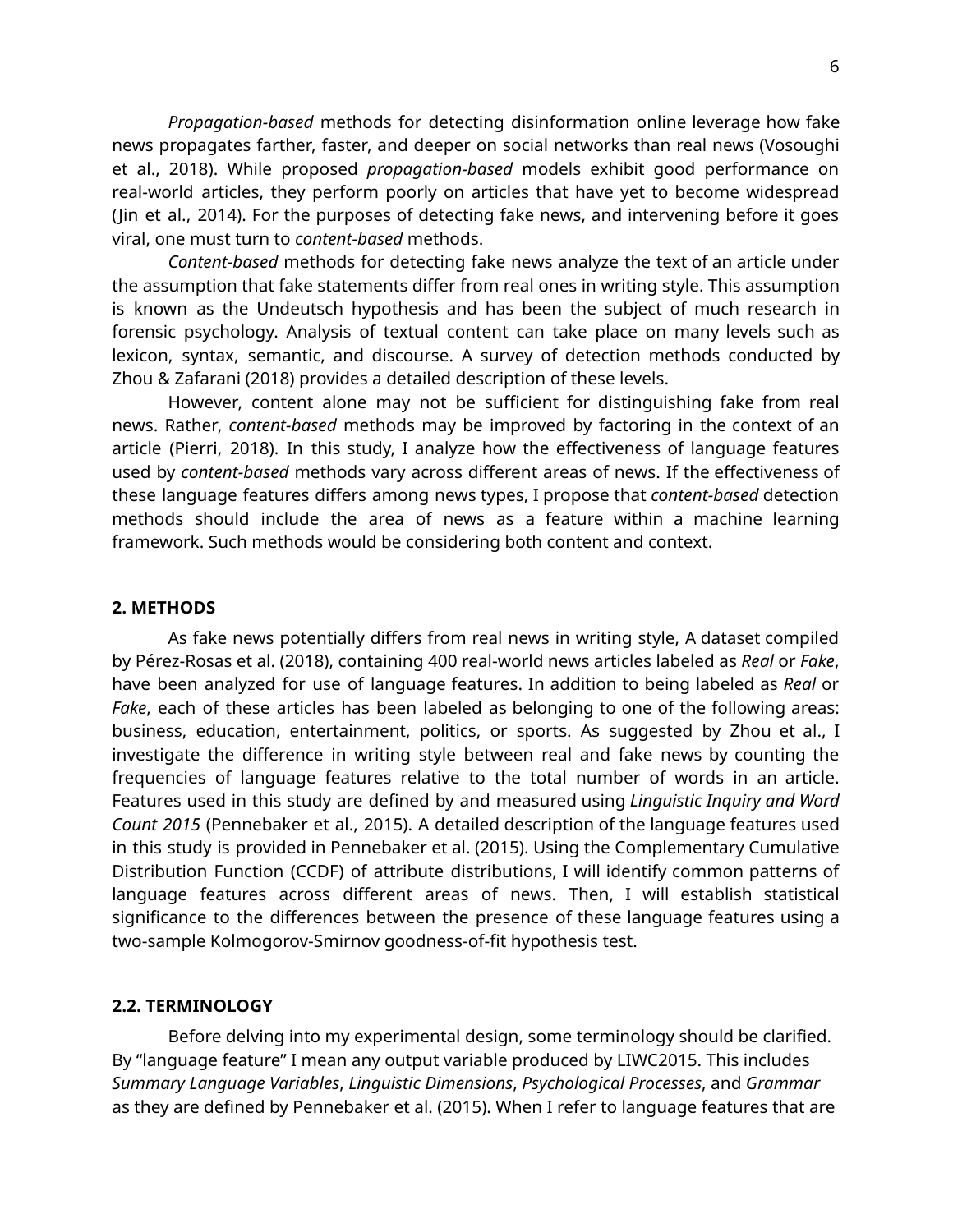representative of writing style, I am referring to all of the aforementioned categories excluding *Grammar*.

## **3. RESULTS**

The results of my experiment are summarized in *Appendix A*. The effectiveness of each lanugage feature in different areas of news was determined by the p-value of the aforementioned *Kolmogorov-Smirnov* test. A p-value of 0.05 or less was considered strongly significant and a p-value of 0.1 or less was considered significant. My findings indicate that i) some language features may be effective in distinguishing real from fake news and ii) the effectiveness of these language features varies by news area. In addition to language features that relate to writing style, I also found that the frequency of punctuation may be an effective indicator.

# **4. DISCUSSION**

Our findings indicate that while the *polarity* (positive vs. negative) of an indicator tends to remain constant across multiple areas of news, it's *strength* varies. To illustrate, while the percentage of regular verbs in an article seems to be a strong indicator for news in general, it is a better indicator in sports and politics than it is in business news. Additionally, the frequencies of regular verbs in real education and entertainment news were not found to be significantly different than their fake counterparts. Noteably, I found that i) of the language features which were strong indicators fake news tends to have a higher frequency of these features than real news and ii) real news tends to have a higher frequency of punctuation and numbers.





CCDF of the frequency of function words across all news types

CCDF of the frequency of auxillary verbs across all news types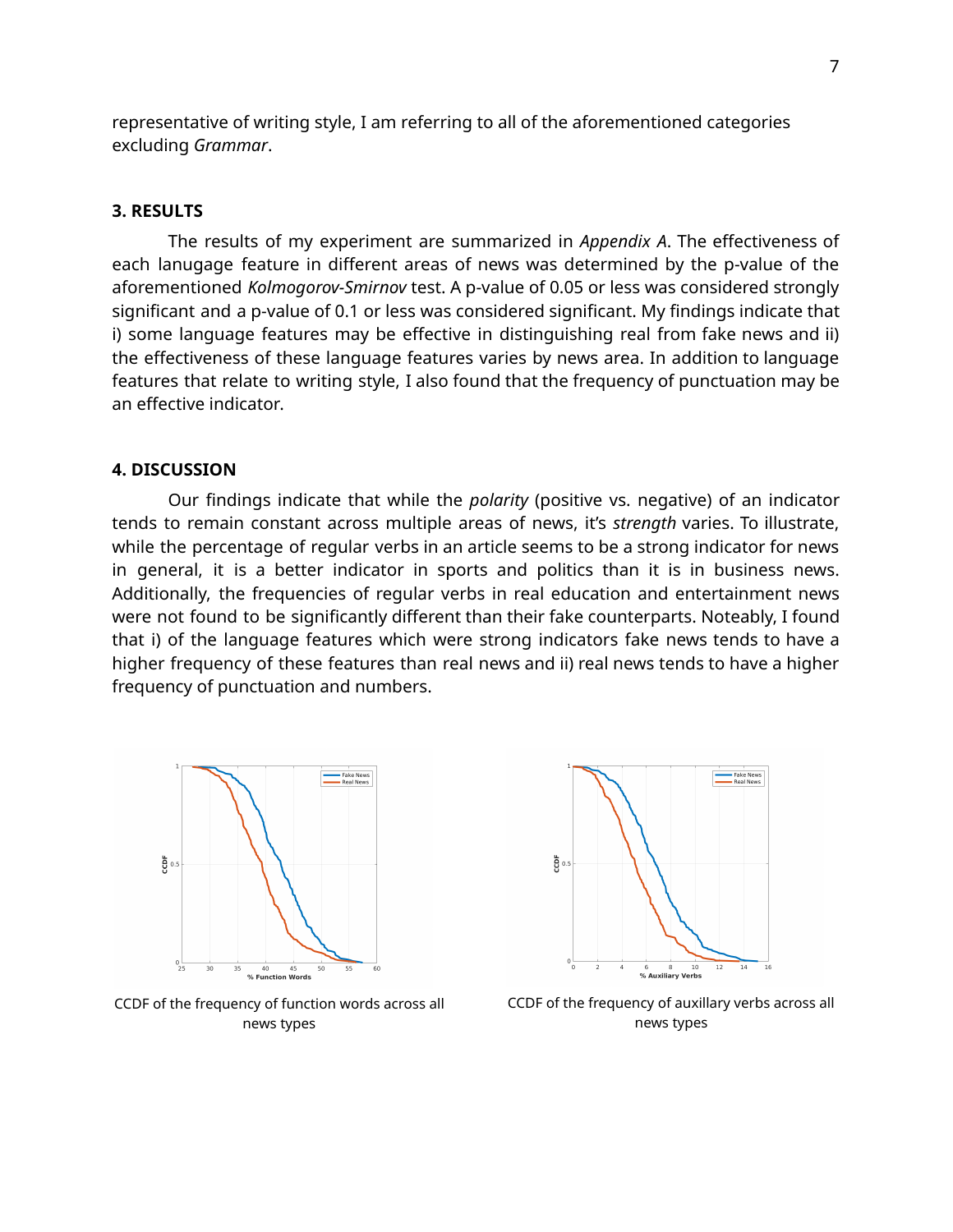

CCDF of the frequency of punctionation across all news types



CCDF of the frequency of numbers across all news types

Two such language features which were identified as being strong indicators that an article is fake were the frequency of function words and the frequency of auxillary verbs. The figures above plot the probability that the frequency of a feature was at least a certain percentage. For example, for the frequency of function word plots, the probablity that a real news article was composed of at least 40% function words was less than 50%. However, the probability that a fake news article had at least 40% function words was greater than 50%.



CCDF of the frequency of dashes across all news types

The most effective indicator of fake news across all areas of news was not a language feature relating to writing style. Rather, it was the frequency of dashes. The frequencies of other types of punctuation were also found to be effective indicators as well. The findings that I have noted here are consistent with that of Zhou & Jain et al. (2019) Matsumoto & Hwang (2015) and several other studies in a survey by Zhou & Zafarani (2018). This suggests that content-based detection systems may be improved by considering the quantity of punctuation in addition to traditional content features.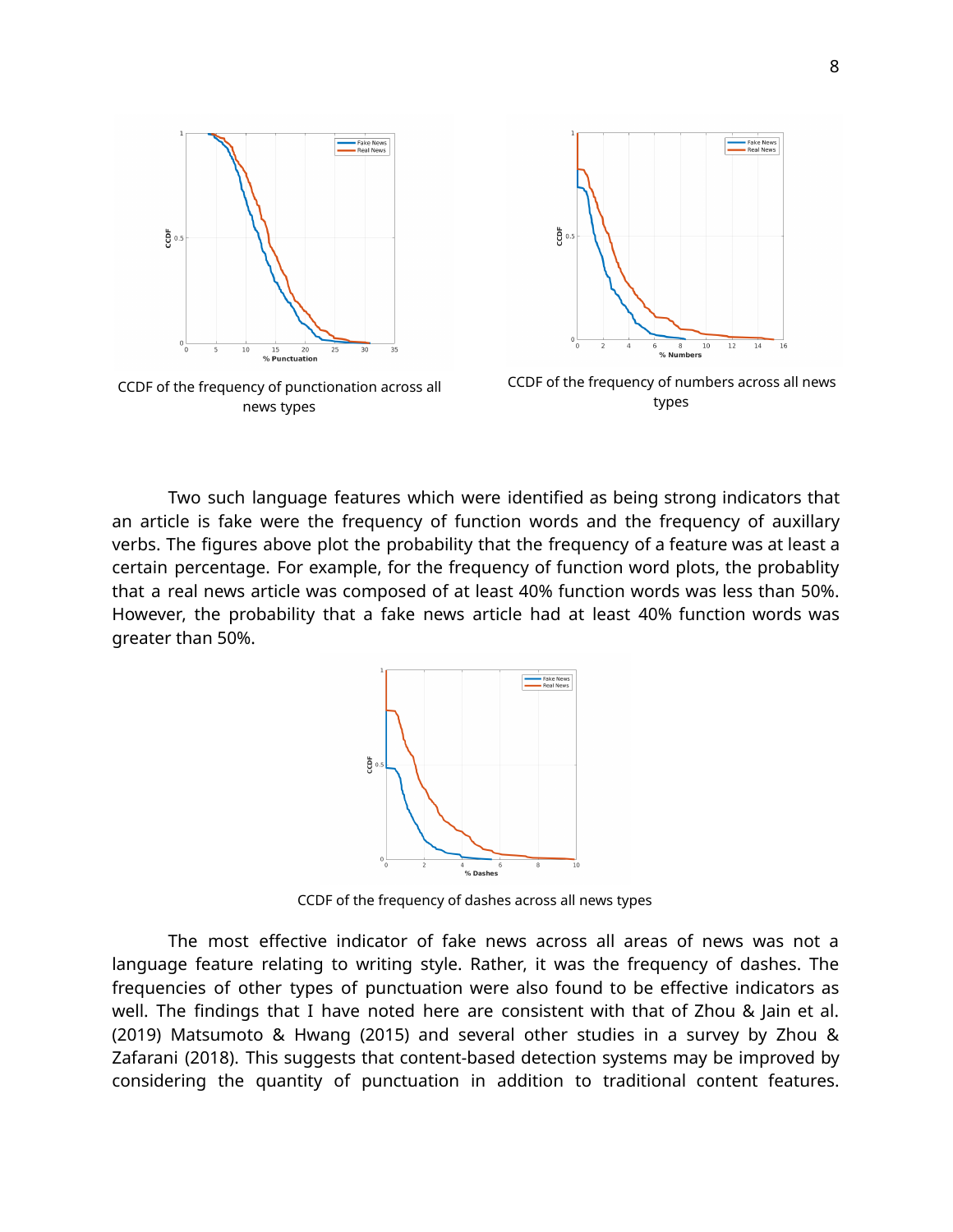Additionally, it may be that the use of punctuation, regardless of quantity, is an effective indicator of fake news.

While this study only considers five different areas of news, my findings suggest that style assessed at the lexical-level varies among types of news. As such, existing methods for the content-based detection of fake news may be improved by including the area of news as a feature in machine learning models. It is important to note that this study only examines style at the lexicon-level. There are several more layers on which style may be analyzed, including but not limited to: syntax-level, semantic-level, and discourse-level as suggested by Zhou & Jain et al. (2019). Based on my findings at the lexicon-level, I hypothesize that style at higher levels varies across different areas of news.

# **5. CONCLUSION**

In this study, I analyze how the presence of certain language features varies between real and fake news across multiple areas of news. Experimental results on a real-world dataset suggest that while language features may be positive or negative indicators of fake news, the effectiveness of these indicators does vary based on the area of news. Additionally, fake news tends to have a higher presence of language features that relate to writing style than real news. I acknowledge that effective use of this my findings remains an open issue and that I have not provided evidence that a detection method that considers this information will outperform existing methods. Further research is needed to explore the role that context plays in the content-based detection of fake news.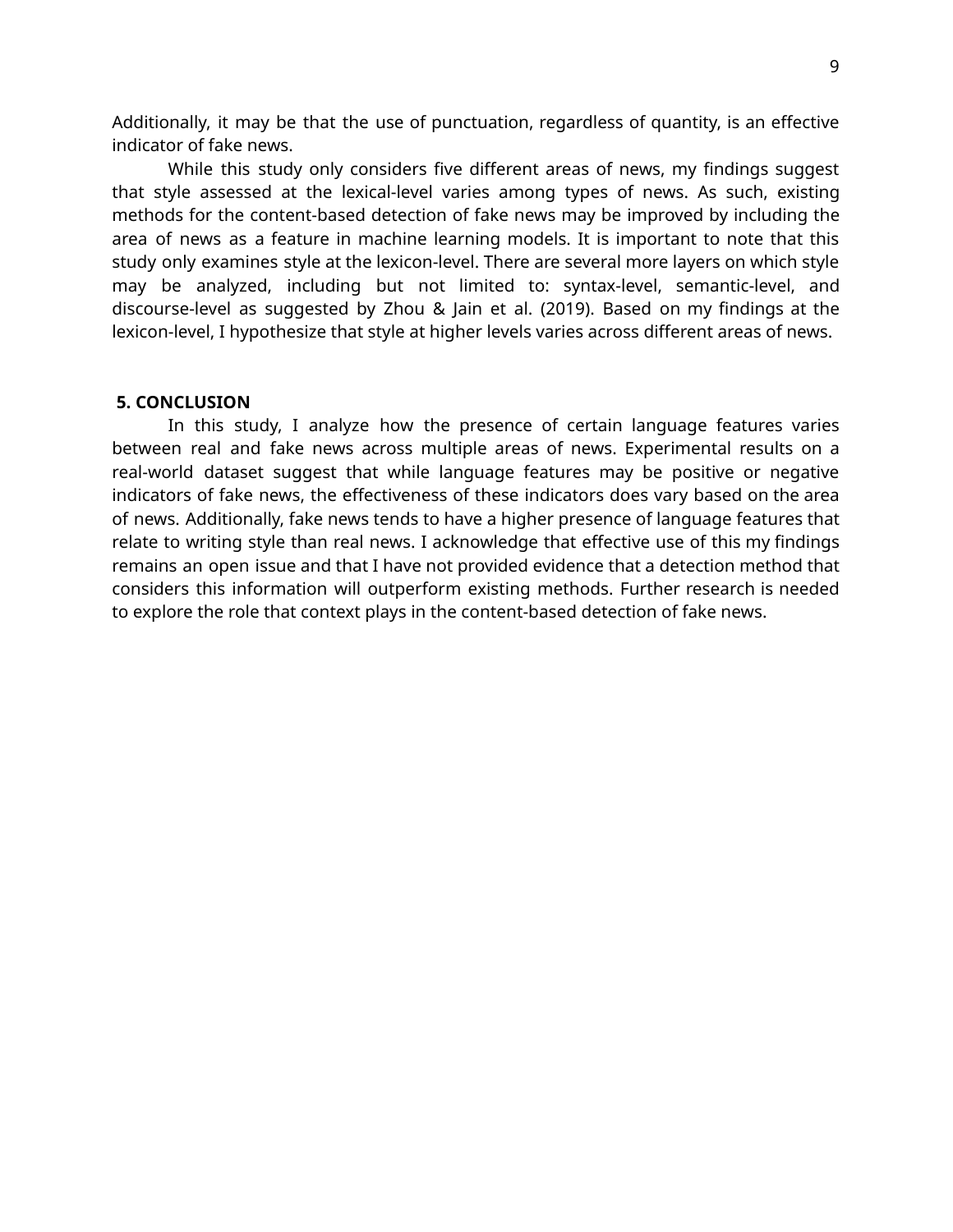| Attribute                     | <b>All News</b> | <b>Business</b> | Education      | Entertainment  | <b>Politics</b> | <b>Sports</b>  |
|-------------------------------|-----------------|-----------------|----------------|----------------|-----------------|----------------|
| Categorical-Dynamic Index     |                 |                 |                |                | --              |                |
| # Words Per Sentence          | 44              |                 |                |                | ш.              | $\overline{a}$ |
| # Words Longer Than 6 Letters | --              |                 |                |                | --              |                |
| % Function Words              | $++$            | $^{++}$         | $++$           |                | $++$            | $++$           |
| % Pronouns                    | $++$            |                 |                |                | $^{++}$         | $++$           |
| % Personal Pronouns           | $^{++}$         | $^{++}$         |                |                | $\ddot{}$       | $\ddot{}$      |
| % First Person Plural         |                 |                 | $++$           |                |                 |                |
| % Third Person Plural         | $^{++}$         | $^{++}$         |                |                |                 |                |
| % Impersonal Pronouns         | $+$             |                 |                |                | $++$            | $+$            |
| % Auxiliary Verbs             | $++$            | $++$            | $++$           |                | $++$            | $++$           |
| % Common Adverbs              |                 |                 |                |                | $^{++}$         | $+$            |
| % Negations                   | $++$            |                 |                | $++$           |                 | $++$           |
| % Regular Verbs               | $++$            | $\ddot{}$       |                |                | $++$            | $++$           |
| % Numbers                     | --              |                 | $\overline{a}$ | --             | --              | --             |
| % Social                      | $++$            | $\ddot{}$       |                |                |                 | $++$           |
| % Cognitive Processes         | $++$            |                 |                |                |                 | $^{++}$        |
| % Discrepancies               | $++$            |                 |                |                |                 | $++$           |
| % Certainty                   | $++$            |                 | $+$            |                |                 |                |
| % Hearing                     | 44              | --              |                |                |                 |                |
| % Reward Focus                | $++$            | $++$            |                |                |                 |                |
| % Present Focus               | $++$            | $^{++}$         |                |                | $\ddot{}$       | $\ddot{}$      |
| % Future Focus                | $\ddot{}$       |                 | $\ddot{}$      |                |                 |                |
| $\%$ Work                     |                 |                 | $\blacksquare$ |                | ш.              | $\blacksquare$ |
| % Punctuation                 | --              |                 |                |                |                 |                |
| % Commas                      | $++$            | $^{++}$         | $\sim$         | $++$           |                 | $++$           |
| % Colons                      | --              |                 |                |                |                 |                |
| % Dashes                      | 44              | --              | 44             | $\overline{a}$ | ш.              | --             |
| % Apostrophes                 | --              | ۵.              | н.             |                |                 |                |
| % Parentheses (pairs)         | 44              | --              |                |                |                 |                |

# *Appendix A*

- **+**: The feature is a positive indicator of fake news
- **++**: The feature is a strong positive indicator of fake news
- **-**: The feature is a negative indicator of fake news
- **--**: The feature is a strong negative indicator of fake news

Empty cells indicate that the feature was not an effective indicator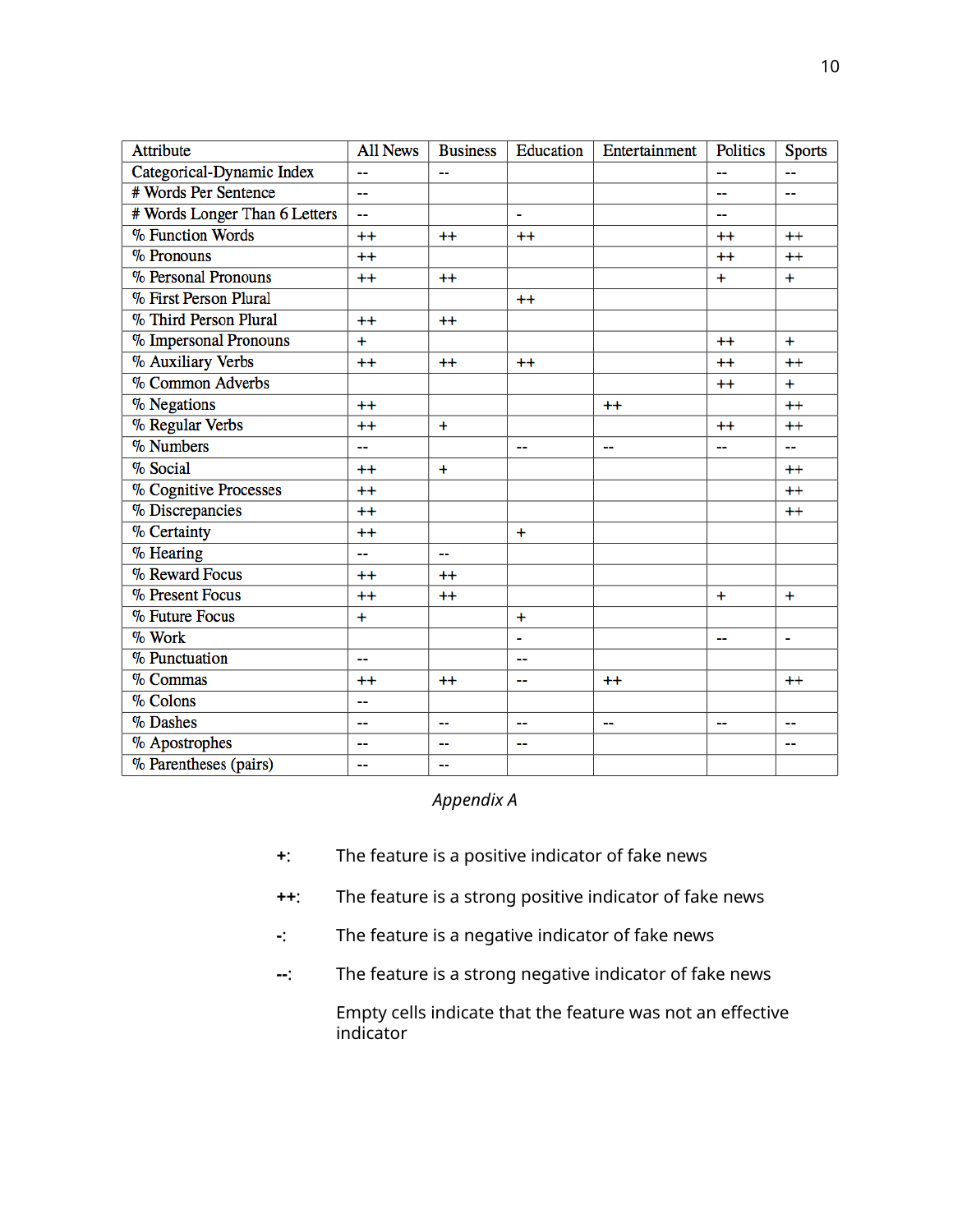- Jin, Z., Cao, J., Jiang, Y.-G., & Zhang, Y. (2014). News Credibility Evaluation on Microblog with a Hierarchical Propagation Model. ICDM '14: Proceedings of the 2014 IEEE International Conference on Data Mining. https://doi.org/10.1109/icdm.2014.91
- Matsumoto, D., & Hwang, H. C. (2015). Differences in word usage by truth tellers and liars in written statements and an investigative interview after a mock crime. Journal of Investigative Psychology and Offender Profiling, 12(2), 199-216.
- Mitchell, A., Gottfried, J., Fedeli, S., Stocking, G., & Walker, M. (2019). Many Americans say made-up news is a critical problem that needs to be fixed. Pew Research Center. June, 5, 2019.
- Pennebaker, J.W., Boyd, R.L., Jordan, K., & Blackburn, K. (2015). The development and psychometric properties of LIWC2015. Austin, TX: University of Texas at Austin
- Pérez-Rosas, V., Kleinberg, B., Lefevre, A., & Mihalcea, R. (2018). Automatic Detection of Fake News. International Conference on Computational Linguistics (COLING).
- Pierri, F., & Ceri, S. (2019). False news on social media: A data-driven survey. ACM SIGMOD Record, 48(2), 18-27.
- Pomerantsev, P. (2019, July 27). The disinformation age: a revolution in propaganda. *The Guardian*. https://www.theguardian.com/books/2019/jul/27/the-disinformation-age-a-revolution-in-propa gan[da](https://www.theguardian.com/books/2019/jul/27/the-disinformation-age-a-revolution-in-propaganda)
- Rubin, V. L. (2010). On deception and deception detection: Content analysis of computer-mediated stated beliefs. Proceedings of the American Society for Information Science and Technology, 47(1), 1–10. https://doi.org/10.1002/meet.14504701124
- Vosoughi, S., Roy, D., & Aral, S. (2018). The spread of true and false news online. Science, 359(6380), 1146–1151. https://doi.org/10.1126/science.aap9559
- Zhou, X., Jain, A., Phoha, V. V., & Zafarani, R. (2019). Fake news early detection: A theory-driven model. arXiv preprint arXiv:1904.11679.